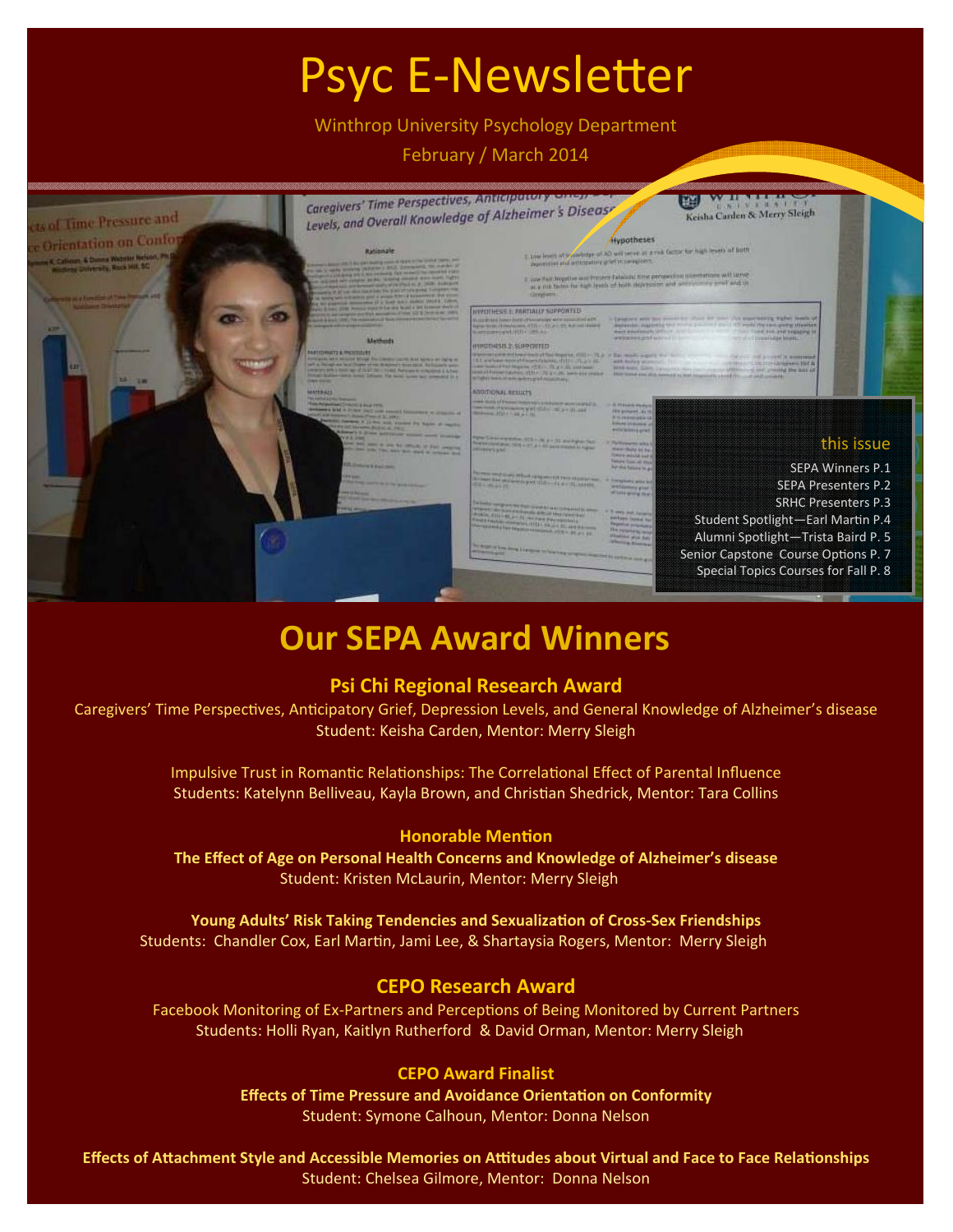### **Students Present Research at SEPA**

Impulsive Trust in Romantic Relationships: The Correlational Effect of Parental Influence Belliveau, K.A., Brown, K.M., & Shedrick, C.P., Dr. Tara Collins

Effects of Time Pressure and Avoidance Orientation on Conformity Calhoun, S., Dr. Donna Nelson

Caregivers' Time Perspectives, Anticipatory Grief, Depression Levels, and General Knowledge of Alzheimer's Disease Carden, K.D., Dr. Merry Sleigh‐Ritzer

The Effects of Perceived Difficulty on Procrastination David, D.L., Dr. Matthew Hayes

Young Adults' Use of Music in Response to Experimentally Induced Emotions Farrar, S., Hawkins, K., McDuffie, S., & Green, M., Dr. Merry Sleigh‐Ritzer

Effects of Attachment Style and Accessible Memories on Attitudes about Virtual and Face to Face Relationships Gilmore, C.I. , Dr. Donna Nelson

Mommy and Daddy's Favorite: Birth Order and Social Factors Gray, C.L., Edwards, T.W., Lindsay, C.T., & Sullivan, T.R., Dr. Tara Collins

The Effect of an Individual's Religious Beliefs on an Observer's Self‐Monitoring Guyton, K., Dr. Merry Sleigh‐Ritzer

Greek versus Non Greek: Contingencies of Self‐Worth Johnson, J., Bowman, Z., & DeLallo, K., Dr. Merry Sleigh‐Ritzer

The Relation Between Friend Attractiveness and Friendship Qualities Kelly, S., Chavez, E., & Jamison, J., Dr. Merry Sleigh‐Ritzer

The Relation Between Friend Attractiveness and Friendship Qualities Kelly, S., Chavez, E., & Jamison, J., Dr. Merry Sleigh‐Ritzer

Sexual Content in Popular Musical Genres Kirkpatrick, K., & Powell, M., Dr. Darren Ritzer

Young Adults' Risk Taking Tendencies and Sexualization of Cross‐Sex Friendships Martin, E., Cox, C., Lee, J., & Rogers, S., Dr. Merry Sleigh‐Ritzer

The Effects of Age on Personal Health Concerns and Knowledge of Alzheimer's Disease McLaurin, K., Dr. Merry Sleigh‐Ritzer

Comparisons of First Generation and Non‐First‐Generation Students Rizzo, G., Clyburn, C., McClure, R.B., & Moore, M., Dr. Merry Sleigh‐Ritzer

Facebook Monitoring of Ex‐Partners and Perceptions of Being Monitored by Current Partners Ryan, H., Rutherford, K., & Orman, D., Dr. Merry Sleigh‐Ritzer

Differences in State Level Support for Gay Marriage and Anti‐Homosexual Hate Crimes Schnitzer, R.D., & Myers, C.N., Dr. Darren Ritzer

Perceptions of Modern Couples Sorial, Y.M., Watson, J.M., Dr. Matthew Hayes





**Newsletter Staff** Faculty Advisor: Dr. McKemy Chief Editor: Keisha Carden Coauthors: Ronata Morrison Sara Tennant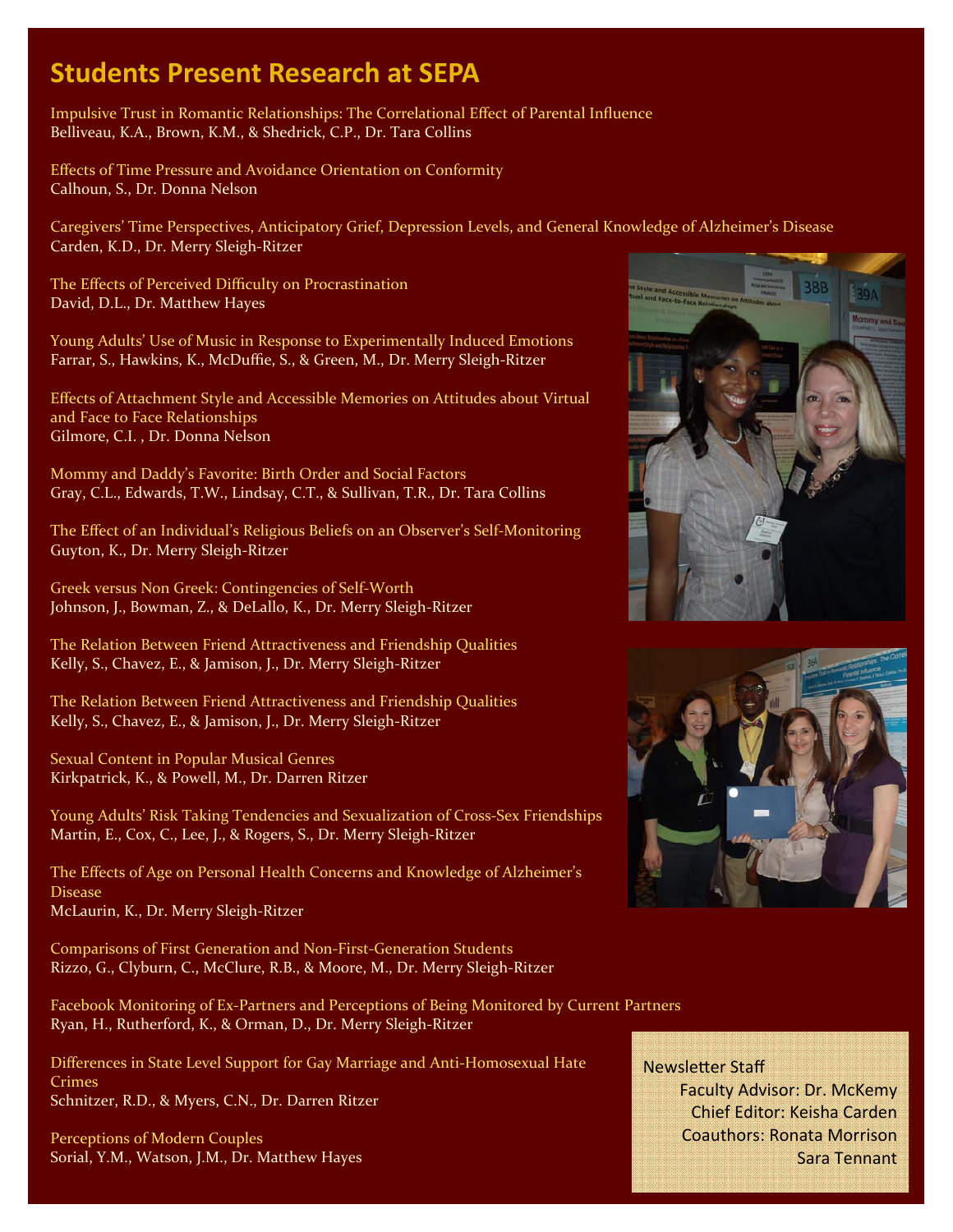

## Students Present at SRHC

#### By: Sara Tennant

Keisha Carden, Molly Crocker, and Kristen McLaurin will attend the Southern Regional Honors Council (SRHC) Conference from March 27<sup>th</sup> to 29<sup>th</sup> this year in Savannah, Georgia. SRHC is an organization that provides scholarship, conference, and networking opportunities to honors students attending its member schools. At this conference, this year entitled "Making Waves: Tradition and Innovation in Honors," each of these students will present their own research in poster sessions and spend time seeing other presentations. All of the conference participants will get to hear a keynote speaker and are also invited to attend a riverboat gala on the Savannah River.

#### **Keisha Carden**

Keisha, a senior from York, South Carolina, will present research titled "Caregivers' Time Perspectives, Anticipatory Grief, Depression Levels, and Overall Knowledge of Alzheimer's Disease." This research investigates the combination of a number of factors relating to the burden that caregivers experience when taking care of Alzheimer's patients. Keisha also presented her research at the 2014 SEPA (Southeastern Psychological Association) Annual Meeting in Nashville, Tennessee; this was her third presentation at SEPA.

#### **Molly Crocker**

Molly, a senior and aspiring clinical mental health counselor from Simpsonville, South Carolina, plans to present research about forgiveness at SRHC this year. "I have not attended SRHC before, but I am looking forward to attending it this year!" she told me. She hopes that she will be able to do some sight-seeing in Savannah while she is not presenting.

#### **Kristen McLaurin**

Kristen is a senior from Columbia, South Carolina, who plans to obtain her PhD in behavioral psychology and to complete the Behavioral Biomedical Interface Program at the University of South Carolina. She will present research about "Alzheimer's disease knowledge and general health anxiety" at SRHC this year. Her research results suggest that, overall, knowledge is predicted by age and education while general health anxiety and knowledge are not related. Kristen also attended SEPA this year.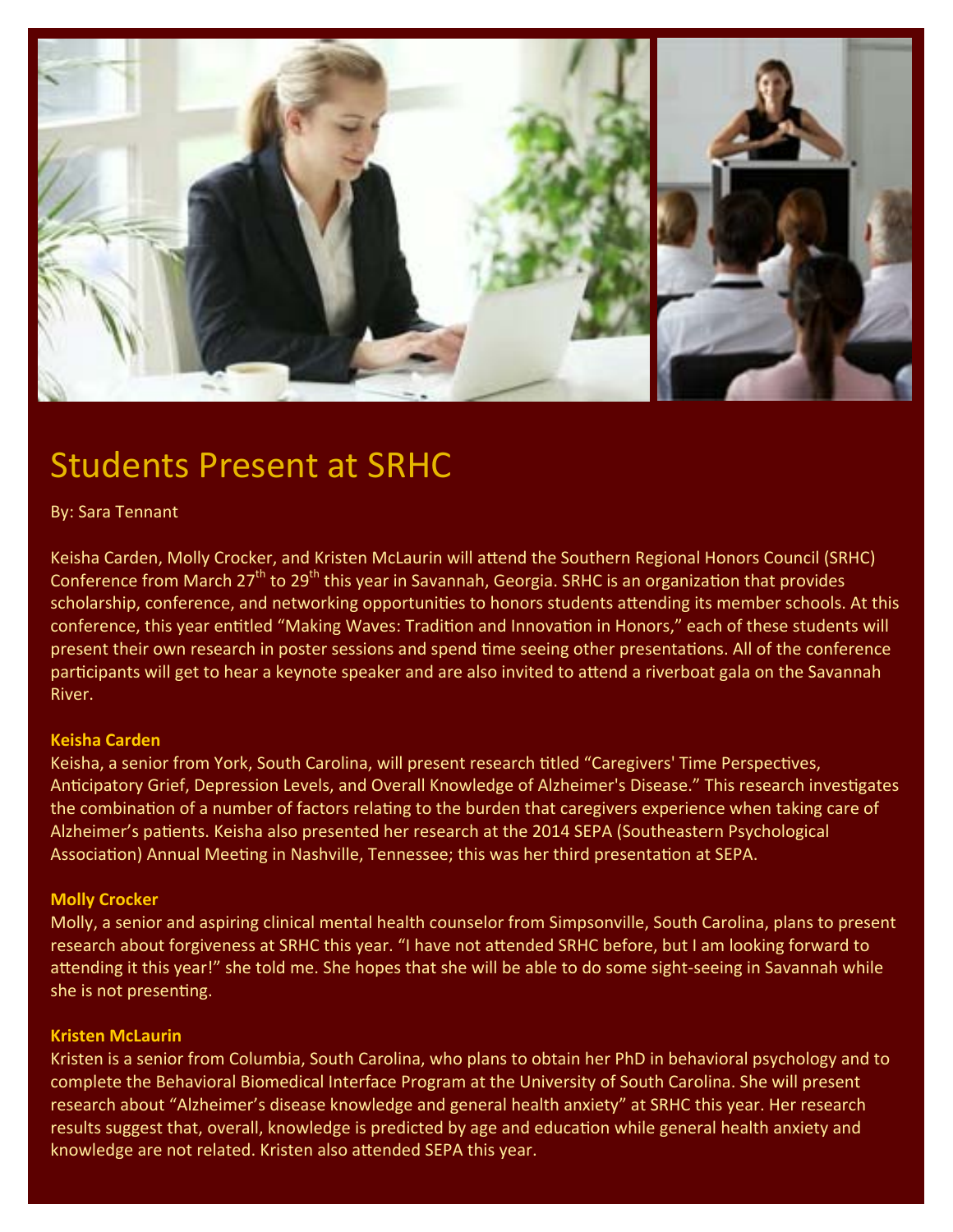### Student Spotlight - Earl Martin

By Ronata Morrison



Earl Martin, a junior psychology major, came to Winthrop from Columbia, South Carolina. Upon his arrival to Winthrop's campus, he immediately felt an overwhelming and welcoming sense of community, and knew he could make a home here.

 Earl visited Winthrop with intentions of becoming a criminal justice attorney, and soon learned that the Psychology department could give him the credentials he needed to get there.

 However, as he began his journey in Kinard and was exposed to the many avenues he could pursue as a psychologist, he discovered clinical psychology was a better fit for him. He is thankful that Winthrop's versatile array of classes, and helpful staff, gave him the opportunity to discover this early in his academic career.

 Earl is very active on campus and holds a variety of leadership roles. He serves as a peer mentor, ambassador, and currently works with the

**Student** 

Organization and Support committee.

#### Earl also finds time to work as a line



therapist through the SC Early Autism Project. "I

"I find the autism spectrum interesting and love helping others."

find the autism spectrum interesting and love helping others," he explains as he reflects on his experiences.

 Even with all of the things Earl is involved in, he still makes time to give back to the community. He currently volunteers with the Children's Attention home, which he thoroughly enjoys. Earl looks forward to his senior year here at Winthrop!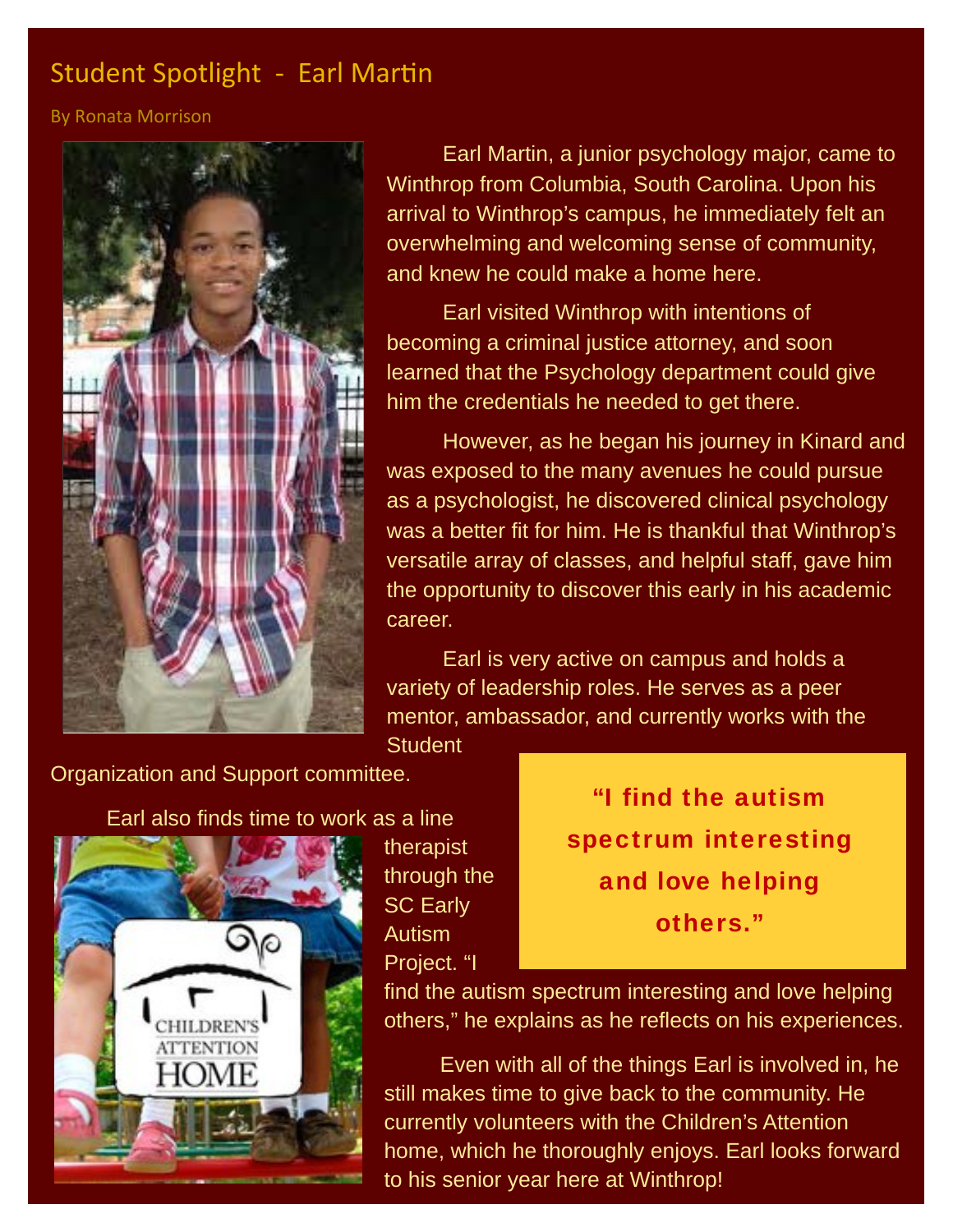

Trista Baird is a Winthrop Alumni who graduated with a dual degree in Psychology and Sociology.

She spend a few years working with the police department and is now a special agent in the South Carolina Law Enforcement Division (SLED) in the Special Victims Unit— Department of Child Fatalities.

She was recently shot on duty and has returned as a professor. This is her story.

## Alumni Spotlight—Trista Baird

#### **By Keisha Carden**

#### **What led you to make your career choices?**

The path that led me to law enforcement was full of twists and turns. When I began at Winthrop, I was a mathematics major planning to go to Optometry school after getting my undergraduate degree. I took a psychology class and quickly found out that I loved it much more than my math classes.

 I changed my major to psychology and began researching what field of psychology I wanted to study in graduate school. That led to me to criminology and ultimately to adding Sociology (with a concentration in criminology) to my degree path at Winthrop.

 I decided to do an internship with Rock Hill Police Department for both my psychology and sociology majors. During those internships, I did several ride-alongs with patrol officers, and I immediately knew that I wanted to be a police officer.

During my internship, I applied to be a telecommunications operator (dispatcher) for the police department. I got the job and after graduating from Winthrop, I was hired to be a police officer. Like all police officers, I began as a patrol officer.

After a couple of years, I transferred to the Street Crimes Unit. After that, I worked in the Professional Standards Unit doing background checks on police officer candidates before transferring to the Criminal Investigation Division where I investigated child and vulnerable adult abuse.

I quickly realized that my passion is investigating crimes against children. Last year, I was hired by the South Carolina Law Enforcement Division (SLED) and am currently a Special Agent in the Special Victims Unit  $-$ Department of Child Fatalities.

#### **Tell us a liƩle about your recent injury and its impact on how you view your career.**

In February of 2010, I was working on the Street Crimes Unit with Rock Hill Police Department. I was assisting the York County Drug Enforcement Unit in serving a search warrant on a drug dealer's house. My job that night was to secure the perimeter of the residence and detain anyone who may run from the residence. I was running to the backdoor of the residence from the front yard when the Drug Enforcement officers breached the front door.

 When the officers entered the home, they entered a bedroom where the drug dealer began shooting at them. One of the Drug Enforcement Officers was shot in the arm and returned fire. One of the bullets came through the wall of the residence and struck me in my left wrist, shattering my radius, near my wrist.

 This experience did have an impact on how I viewed my career. I learned just how strong my law enforcement family was. When I was in the hospital, an officer was stationed outside my room for my entire stay. (continued on the next page)

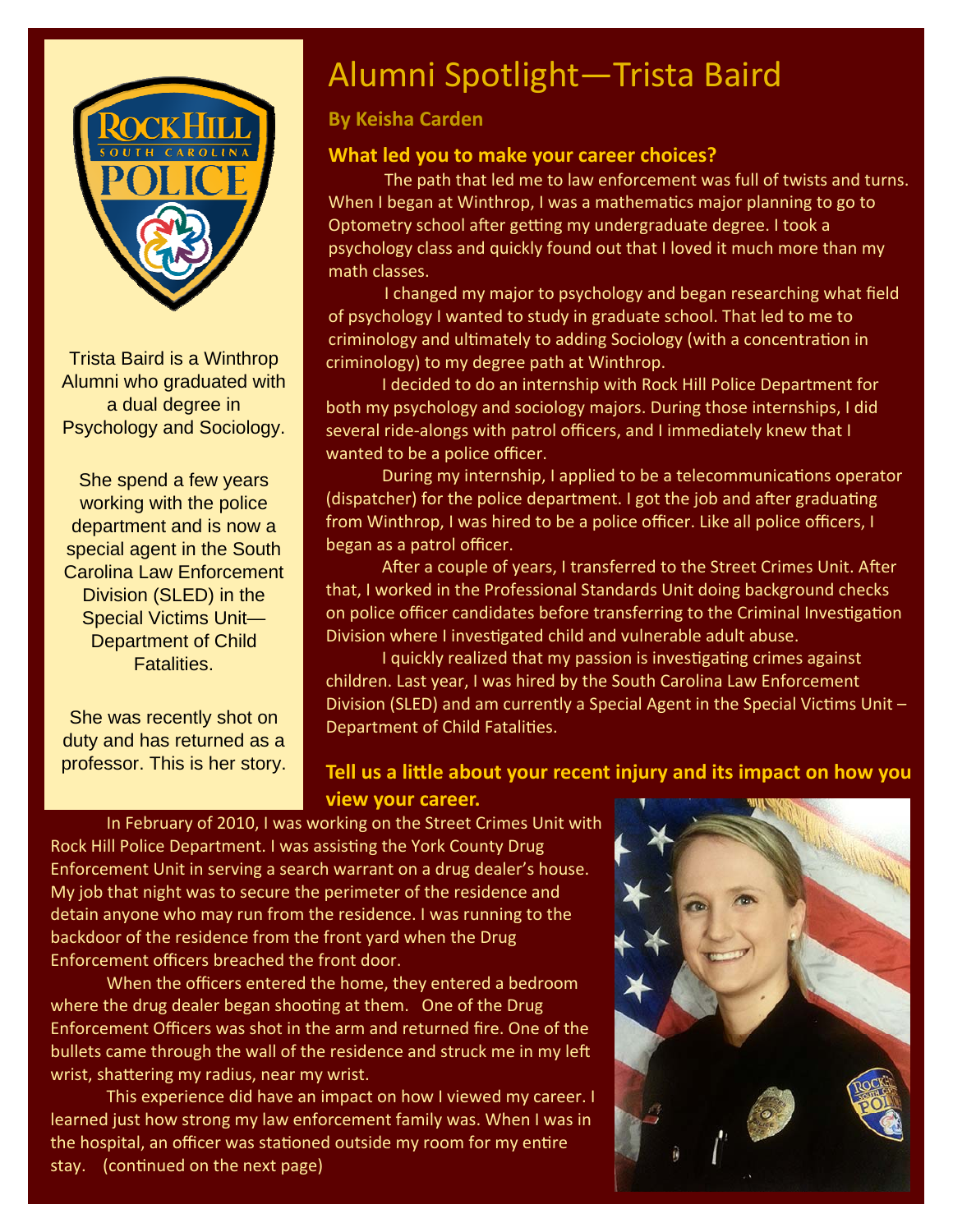### Alumni Spotlight Continued

#### **(conƟnued from the previous page)**

The night of the shooting, the hospital actually had to stop anyone from entering the Emergency Room because there were so many people coming to check on me.

For weeks afterwards, I received phone calls, flowers, meals, and visits. My experience showed me just how strong the 'Thin Blue Line' is. The Thin Blue Line symbolizes the police's role of separating the good from the bad, protecting our society from chaos. The black represents the memories of the fallen officers and the blue represents bonds of those who remain protecting our nation every day.

 Thankfully, God protected me and the other officers that day and we were not killed. The suspect was found guilty in federal court and is serving a lengthy sentence in federal prison.

"However, seeking justice for innocent children who were murdered, often by the hands of their own mother or father, makes it all worthwhile."

#### **What do you like and dislike about the job?**

 There are not many things that I dislike about the job. Of course, we all wish we made more money but I did not become a police officer to get rich. The hours are often long and I am on call, so that can be difficult for my family. However, seeking justice for innocent children who were murdered (often by the hands of their own mother or father) makes it all worthwhile. Even as a patrol officer, the satisfaction in knowing you are working to keep your community safer makes all the dislikes of the job seemingly less.

#### **What would you say to young people who are interested in following your career path?**

 If you have any interest at all in becoming a police officer, do a ride‐ along. Job shadow or intern, and ask questions.

Television shows and movies are far from accurate. They often glorify the field, giving us non‐existent technology, and superhuman powers, such as investigating and prosecuting a serial murderer in less than an hour.

There is no better way to determine if this is the career path for you than to have a conversation with someone who is employed in the criminal justice field.

#### **Is there anything you'd like to add?**

I'm happy to answer any questions that students may have. My email address is bairdt@winthrop.edu. Feel free to contact me anytime!

## **Important Dates to Remember**



**March** 16<sup>th</sup> **Advising Begins** 



**March 30th PSI CHI Induction** 



**April**  $7^{th}$ **Psych Club/Psi Chi social**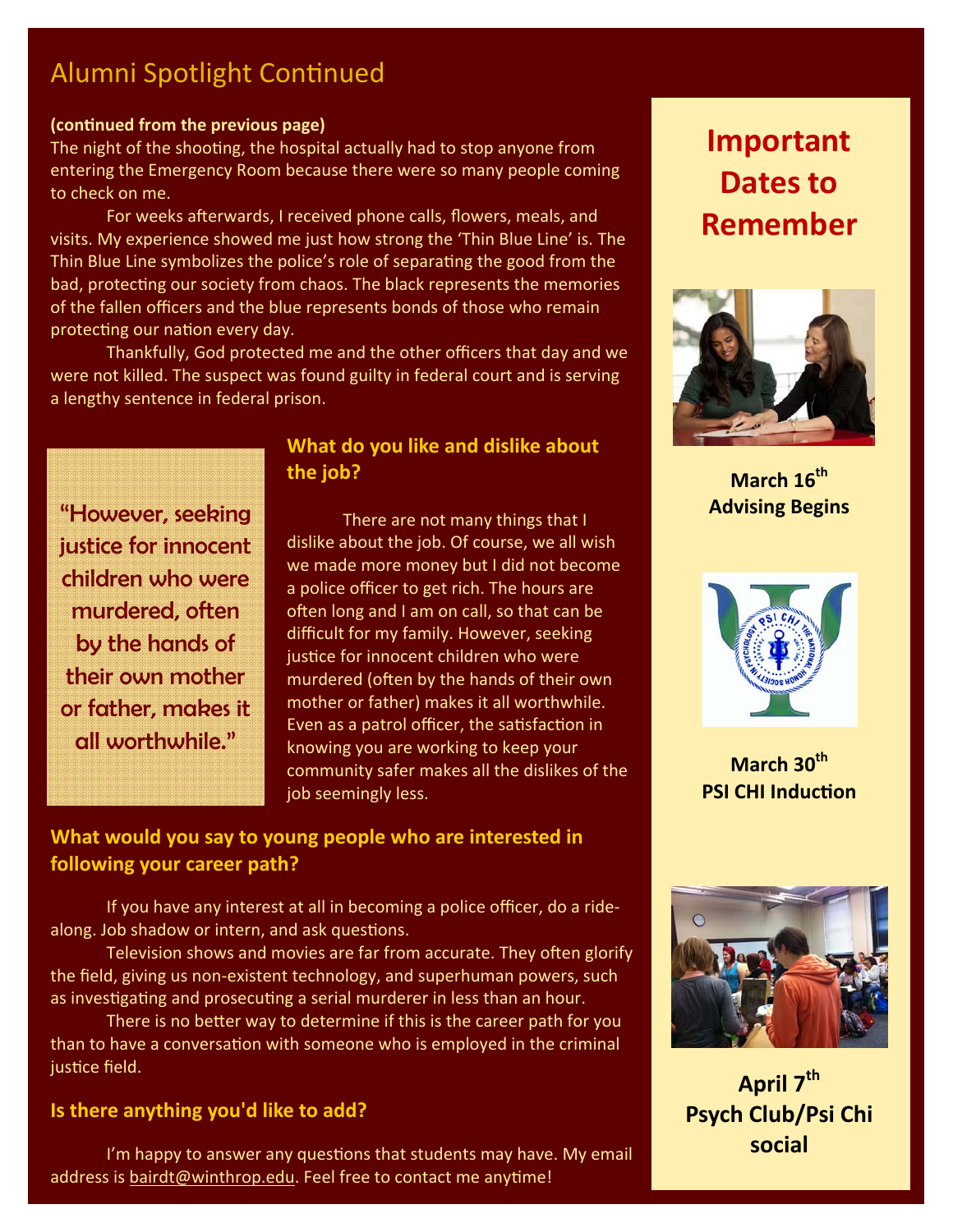

### Senior Capstone Course Options

Psychology majors are required to complete one "senior capstone course" that culminates and unifies learning in other psychology courses . The options are:

#### **Psyc 400: History and Systems – Dr. Ritzer**

- Catalog Description: Study of philosophical and scientific basis of modern psychology and the history of psychology as a modern scientific discipline
- Offered in fall and spring
- Prerequisites: PSYC 101, 301 and 302, junior or senior status, or permission of instructor
- The focus of this course is on how the discipline of psychology has developed within an historical context and how it operates within the current political and economic framework.

#### **Psyc 463: Academic Internship in Psychology – Dr. Nelson**

- Catalog Description: Application of psychological principles in work settings. Course involves working in experiential settings in which psychological principles are applied and participating in a seminar
- Offered in fall and spring and sometimes summer
- Prerequisites: PSYC 101, 301, 302, and junior or senior status as psychology major, or permission of instructor
- This course integrates classroom learning with work‐based learning related to the student's individual interest area in psychology. Onsite experience is supplemented with in-class learning activities. Grading is based on performance at the internship, weekly writing assignments, a final project, and class participation. Students are expected to work 8 hours each week in a psychological setting such as a human service agency, school, or business.

#### **Psyc 498: Senior Seminar – Dr. Lyon and/or Dr. Prus**

- Catalog Description: An advanced capstone seminar for psychology majors who have completed the majority of their degree requirements, emphasizing integration of knowledge gained in psychology, application of psychological principles to issues and problems, and exploration of postgraduate options for psychology majors
- Offered in fall and spring
- Prerequisites: PSYC 101, 301, 302, and junior or senior standing as a psychology major
- Students have the opportunity to explore a wide variety of topics through reading original works, discussing ideas in class, and leading discussions. Other projects include a career project paper with oral presentation and an intervention project paper with oral presentation.

## **Resume OrganizaƟonal Tips**

#### **CONTACT INFORMATION**

Name Address **Telephone** Cell Phone Email

#### **EMPLOYMENT HISTORY**

Work History Academic Positions Research and Training

#### **EDUCATION**

Post‐Doctoral Training Graduate School **University** 

#### **PROFESSIONAL QUALIFICATIONS**

Certifications and Accreditations Computer Skills

**AWARDS**

**PUBLICATIONS**

**PROFESSIONAL MEMBERSHIPS**